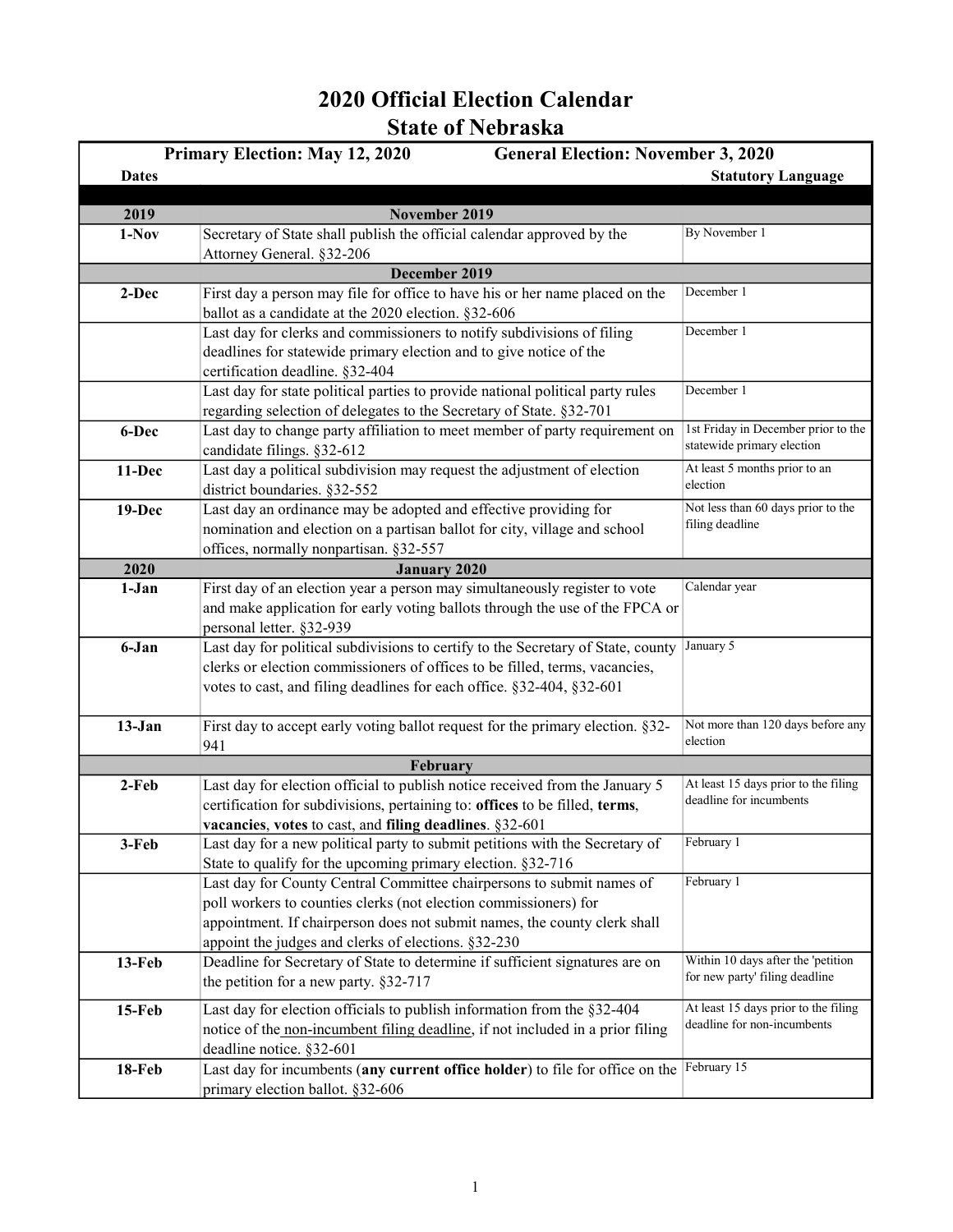|              | <b>Primary Election: May 12, 2020</b><br><b>General Election: November 3, 2020</b>                                                                                                                                                                                                                      |                                                                                                        |
|--------------|---------------------------------------------------------------------------------------------------------------------------------------------------------------------------------------------------------------------------------------------------------------------------------------------------------|--------------------------------------------------------------------------------------------------------|
| <b>Dates</b> |                                                                                                                                                                                                                                                                                                         | <b>Statutory Language</b>                                                                              |
|              |                                                                                                                                                                                                                                                                                                         |                                                                                                        |
| 18-Feb       | Last day for political party to file an affidavit/petition to draft an incumbent<br>partisan candidate. §32-611                                                                                                                                                                                         | Filed in the same manner and with<br>the same filing officer as provided<br>for candidate filing forms |
| $24$ -Feb    | Last day for a drafted incumbent partisan candidate to submit a filing form.<br>$§32-611$                                                                                                                                                                                                               | Within 5 days from the date of the<br>filing of the affidavit                                          |
| $25$ -Feb    | Deadline to file an objection to a incumbent candidate filing. §32-624                                                                                                                                                                                                                                  | Within 7 days after the incumbent<br>filing deadline                                                   |
|              | March                                                                                                                                                                                                                                                                                                   |                                                                                                        |
| 2-Mar        | Last day for non-incumbents (new filers) to file for office for the primary<br>election. §32-606                                                                                                                                                                                                        | March 1                                                                                                |
|              | Last day for a candidate, for the primary election, for an elective office<br>specified in §49-1493, to file a statement of financial interests with the<br>Nebraska Accountability and Disclosure Commission for the preceding<br>calendar year. §49-1494                                              | March 1                                                                                                |
|              | Last day for a candidate, whose filing deadlines are February 15 or March 1,<br>to withdraw his or her name and decline to be a candidate. §32-622                                                                                                                                                      | March 1                                                                                                |
|              | Last day for a political subdivision to certify a special issue for inclusion on<br>the primary election ballot. §32-559                                                                                                                                                                                | March 1                                                                                                |
|              | Last day for political party to file an affidavit/petition to draft a non-<br>incumbent partisan candidate. §32-611                                                                                                                                                                                     | Filed in the same manner and with<br>the same filing officer as provided<br>for candidate filing forms |
| 3-Mar        | Last day to file a notarized affidavit and filing fee to pursue a write-in<br>campaign for a county office that would otherwise auto-advance to the<br>general election. §32-615                                                                                                                        | March 3                                                                                                |
| 6-Mar        | Last day for drafted non-incumbent candidate per §32-611 to decline the<br>nomination by affidavit/petition. §32-622                                                                                                                                                                                    | March 6                                                                                                |
| 9-Mar        | A candidate, for the primary election, for an elective office specified in §49-<br>1493, who fails to file a statement of financial interests with the Nebraska<br>Accountability and Disclosure Commission on or before this date shall not<br>appear on the primary election ballot. §49-1494(5)      | Within 5 days after the deadline                                                                       |
|              | Last day for a drafted non-incumbent partisan candidate to submit a filing<br>form. §32-611                                                                                                                                                                                                             | Within 5 days from the date of the<br>filing of the affidavit                                          |
|              | Deadline to file an objection to a non-incumbent candidate filing. §32-624                                                                                                                                                                                                                              | Within 7 days after non-incumbent<br>filing deadline                                                   |
| $10-Mar$     | Last day for a presidential candidate to file an affidavit with the Secretary of March 10<br>State to remove his or her name from the ballot and withdraw as a<br>presidential candidate. §32-614                                                                                                       |                                                                                                        |
| 12-Mar       | Last day for political party to submit a letter to Secretary of State regarding<br>non-affiliated voters voting in the primary election. §32-912                                                                                                                                                        | At least 60 days before the primary<br>election                                                        |
|              | Last day to issue and mail special absentee ballots to those registered voters<br>with applications on file specifically requesting a "special absentee ballot."<br>§32-939.02(4) Note: Federal & state law require 60 days.                                                                            | At least 60 days prior to an election                                                                  |
|              | Last day for partisan presidential candidates of recognized parties to file for<br>the primary election by filing with the Secretary of State petitions signed by<br>not less than 100 voters registered with the appropriate political party from<br>each congressional district of the state. §32-613 | Not less than 60 days before the<br>primary election                                                   |
| $20$ -Mar    | Last day for Secretary of State to certify candidates, offices and issues to be<br>placed on the statewide ballot. §32-801                                                                                                                                                                              | At least 50 days before any<br>statewide primary election                                              |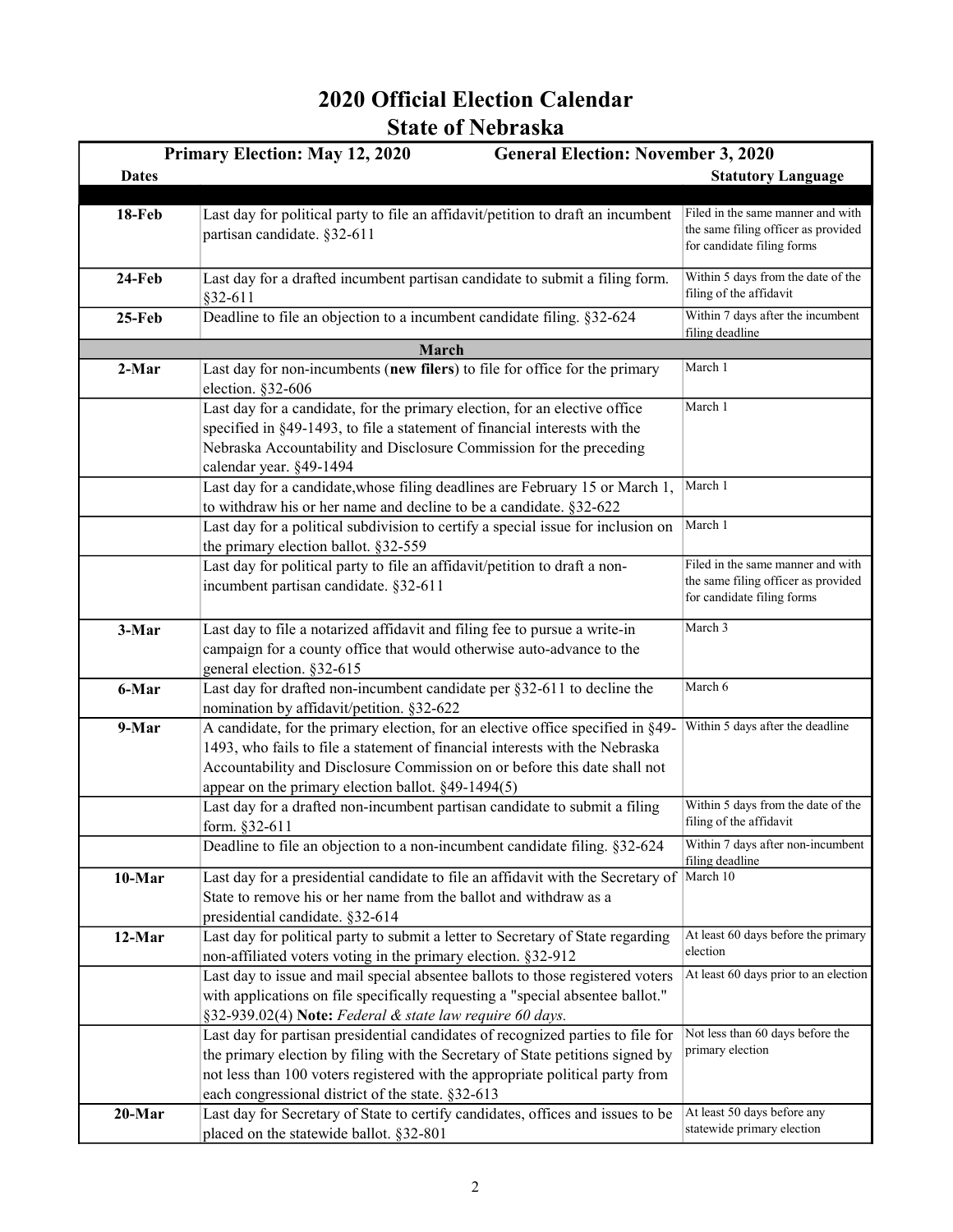|                | <b>Primary Election: May 12, 2020</b><br><b>General Election: November 3, 2020</b>                           |                                                                |
|----------------|--------------------------------------------------------------------------------------------------------------|----------------------------------------------------------------|
| <b>Dates</b>   |                                                                                                              | <b>Statutory Language</b>                                      |
|                |                                                                                                              |                                                                |
| $27-Mar$       | Deadline to have early voting ballots ready and sent to UOCAVA voters                                        | At least 45 days prior to any                                  |
|                | with requests on file. $§32-939.02(1)$                                                                       | election                                                       |
| 30-Mar         | Deadline for publishing and posting the Notice of Election. §32-802                                          | Not later than 42 days prior to the<br>election                |
|                | Deadline for sending the Notice of Election to the affected political                                        | Not later than 42 days prior to the                            |
|                | subdivisions. §32-802                                                                                        | election                                                       |
|                | April                                                                                                        |                                                                |
| 1 Apr - 30 Jun | Blackout period for special elections. §32-405                                                               | April, May, June                                               |
| 6-Apr          | Deadline for political subdivisions to notify county clerk or election                                       | Within 5 days after mailing the                                |
|                | commissioner of corrections to the ballot. §32-802                                                           | notice                                                         |
|                | Deadline to have early voting ballots ready for delivery by mail. Publication                                | At least 35 days prior to each<br>statewide primary election   |
|                | of application required after ballots are available. §32-808                                                 |                                                                |
| 7-Apr          | First day to distribute sample ballots to county, city or village not to exceed                              | Not more than 35 days before the<br>election                   |
|                | 10% of their votes cast in the previous election, if publications do not reach                               |                                                                |
|                | the voters generally. §32-804                                                                                |                                                                |
|                | The last day ballots may be required to be corrected except as ordered by the 35th day prior to the election |                                                                |
|                | court. §32-819(3)                                                                                            |                                                                |
| $10-Apr$       | Last day for election commissioners to appoint judges, clerks and inspectors, At least 30 days prior to the  | statewide primary election                                     |
|                | if needed. §32-221<br>First day to publish sample ballots in the newspaper for elections done                | Not less than 30 days before the                               |
| $11-Apr$       | entirely by mail. §32-803                                                                                    | election (2019 Update LB411)                                   |
|                |                                                                                                              |                                                                |
| 12 Apr - 1 May | First day a satellite registration office may be open for at least 1 day in each                             | Within the 30 days prior to the                                |
|                | incorporated city or village. §32-303 Note: Publish registration sites per                                   | statewide primary election                                     |
|                | Secretary of State.                                                                                          |                                                                |
| $13-Apr$       | Deadline to have early voting ballots ready to be voted in office. §32-942                                   | Not more than 30 days prior to the<br>day of election          |
| $16$ -Apr      | Deadline for county clerks and election commissioners using vote counting                                    | No later than 25 days before the                               |
|                | machines to submit a written plan to the Secretary of State outlining                                        | election                                                       |
|                | procedures that will be followed on election day. §32-1049                                                   |                                                                |
|                | Beginning Week Publication of proposed constitutional amendments to be placed on the                         | 3 weeks before the election                                    |
| of 20-Apr      | primary election ballot by the Secretary of State required once each week for                                |                                                                |
|                | three weeks before election, if applicable. §49-202                                                          |                                                                |
|                | Note: Election officials are required to include any constitutional                                          |                                                                |
|                | amendments on the ballot in their sample primary election ballot                                             |                                                                |
|                | <i>publication.</i>                                                                                          |                                                                |
| $23$ -Apr      | Last day to notify election workers of appointments and fill vacancies of                                    | At least 15 days prior to any                                  |
|                | judges and clerks of election, district inspectors and canvassing board                                      | election                                                       |
|                | members to be filled by the county clerk. §32-235, §32-239                                                   |                                                                |
|                | Last day for election commissioners to notify by mail judges, clerks,                                        | At least 15 days prior to the                                  |
|                | inspectors, counting board and canvassing board members of appointment                                       | required reporting date for each<br>statewide primary election |
|                | and training. §32-228                                                                                        |                                                                |
| $24-Apr$       | First day clerks and election commissioners may extend their office hours                                    | Any of the 7 days immediately                                  |
|                | for purpose of voter registration. §32-302                                                                   | preceding deadline for registration                            |
|                | Postmark deadline for mailed-in registrations. §32-321                                                       | 3rd Friday before the next election                            |
|                |                                                                                                              |                                                                |
| $27$ -Apr      | At 6 PM - last day for deputy registrars to register voters for an upcoming<br>election. §32-306             | 3rd Friday preceding any election                              |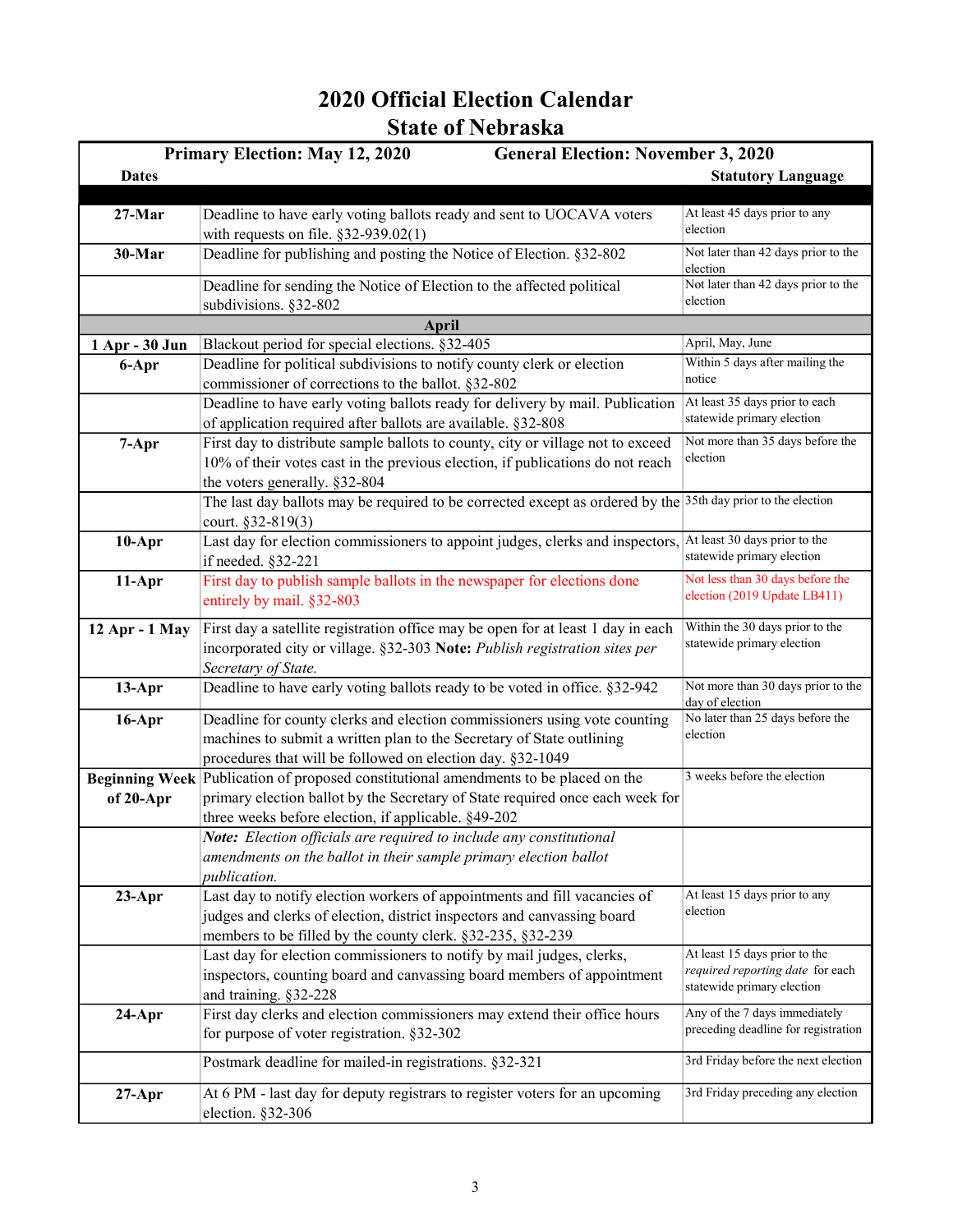|              | <b>Primary Election: May 12, 2020</b><br><b>General Election: November 3, 2020</b>                      |                                                     |
|--------------|---------------------------------------------------------------------------------------------------------|-----------------------------------------------------|
| <b>Dates</b> |                                                                                                         | <b>Statutory Language</b>                           |
|              |                                                                                                         |                                                     |
| $27$ -Apr    | Prior to midnight, last day voter registrations can be completed online for                             | Prior to midnight on 3rd Friday                     |
|              | the person to be registered to vote for the upcoming election. §32-304                                  | before the election                                 |
|              | At close of business, last day voter registrations can be completed at DMV                              | 3rd Friday preceding any election                   |
|              | for the person to be registered to vote in an upcoming election. §32-308                                |                                                     |
|              |                                                                                                         |                                                     |
|              | At close of business, last day voter registrations can be completed at or                               | 3rd Friday preceding any election                   |
|              | returned to State Agencies or Departments for the person to be registered to                            |                                                     |
|              | vote in an upcoming election. §32-310                                                                   |                                                     |
|              | Last day for voter registration form to be delivered to the election office by                          | 3rd Friday preceding an election                    |
|              | someone other than the person registering to vote, for the person to be                                 |                                                     |
|              | registered to vote in an upcoming election. §32-321, 32-325                                             |                                                     |
|              | Last day to mail an early voting ballot with a mail-in registration application                         | 3rd Friday preceding the election                   |
|              | form to a person not registered to vote. §32-941, §32-945                                               |                                                     |
|              | First day to publish sample ballots in the newspaper, except for elections                              | Not more than 15 days before the<br>day of election |
|              | done entirely by mail. §32-803                                                                          |                                                     |
| $28$ -Apr    | Last day to accept a mail-in registration with an illegible postmark. §32-321                           | 2nd Tuesday before the next<br>election             |
|              |                                                                                                         |                                                     |
|              | May                                                                                                     |                                                     |
| 1-May        | Deadline to post the sample ballots in the office of the clerk or                                       | Not later than 10 days prior to the<br>election     |
|              | commissioner. §32-805                                                                                   | No later than the 2nd Friday prior                  |
|              | Last day for write-in candidate to file notarized affidavit and filing fee with                         | to the election                                     |
|              | the filing officer. §32-615                                                                             | Ending at 6 p.m. on the 2nd Friday                  |
|              | At 6 PM - last day for in person voter registration. §32-302                                            | preceding any election                              |
|              | At 6 PM - last day to receive an application for early voting ballots to be                             | Close of business on the 2nd Friday                 |
|              | mailed out to a specific address. §32-941                                                               | preceding the election                              |
| 4-May        | First day the Early Voting Counting Board can convene to check envelopes                                | Not earlier than the 2nd Monday                     |
|              | with signatures and prepare ballots for counting. §32-1027                                              | before the election                                 |
| 6-May        | Last day for acknowledgments to be sent to persons registered by deputy                                 | At least 5 days prior to the next                   |
|              | registrars. §32-306                                                                                     | election                                            |
| 8-May        | Last day to distribute sample ballots to county, city or village not to exceed                          | Not less than 3 days before the                     |
|              | 10% of their votes cast in the previous election, if publications do not reach                          | election                                            |
|              | the voters generally. §32-804                                                                           |                                                     |
| 9-May        | Last day to publish sample ballots in the newspaper. §32-803                                            | Not less than 2 days before the day                 |
|              |                                                                                                         | of election                                         |
| 11-May       | Last day for early voting - in person - at the county clerk or election<br>commissioner office. §32-942 |                                                     |
|              | At noon - registration deadline for former federal employees. §32-940                                   | The day before the election                         |
|              | Post notice of date, time and place the county canvassing board or Board of                             | 1 day before the election                           |
|              | State Canvassers will meet - at least 2 days prior to the time it will convene                          |                                                     |
|              | per Secretary of State directive.                                                                       |                                                     |
|              | First day the Early Voting Counting Board may convene to begin counting                                 | No earlier than 24 hours prior to the               |
|              | early voting ballots. §32-1027(6)                                                                       | opening of the polls                                |
| $12-May$     | <b>Statewide Primary Election Day. §32-401</b>                                                          | 1st Tuesday after the 2nd Monday                    |
|              |                                                                                                         | in May in even-numbered years                       |
|              |                                                                                                         |                                                     |
|              | 8 AM CT (7 AM MT) - Polls open. §32-908                                                                 | 8 a.m. Central Time; 7 a.m.<br><b>Mountain Time</b> |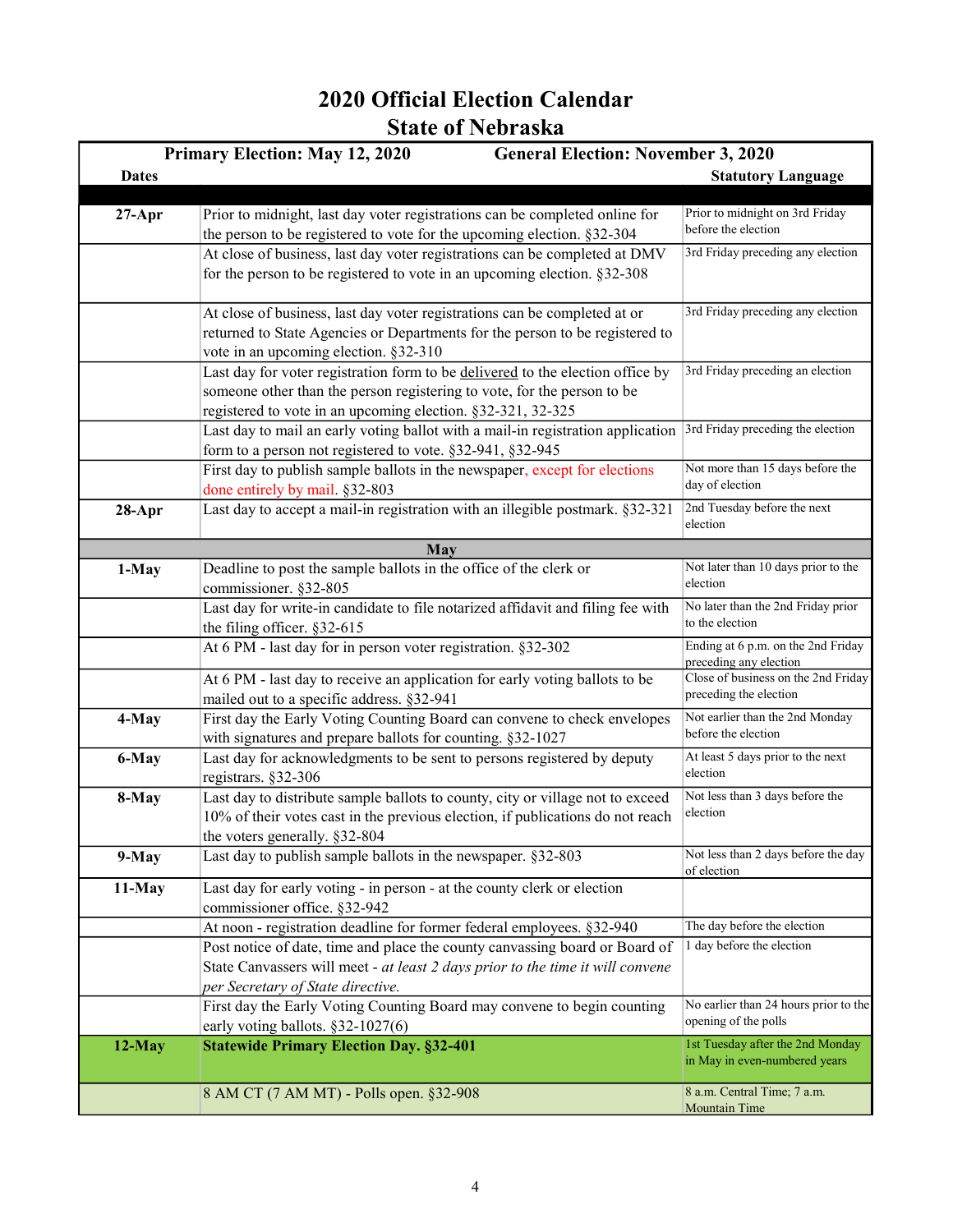| <b>Primary Election: May 12, 2020</b><br><b>General Election: November 3, 2020</b> |                                                                                                                                                                                                                                                                       |                                                                                                                            |
|------------------------------------------------------------------------------------|-----------------------------------------------------------------------------------------------------------------------------------------------------------------------------------------------------------------------------------------------------------------------|----------------------------------------------------------------------------------------------------------------------------|
| <b>Dates</b>                                                                       |                                                                                                                                                                                                                                                                       | <b>Statutory Language</b>                                                                                                  |
|                                                                                    |                                                                                                                                                                                                                                                                       |                                                                                                                            |
| $12$ -May                                                                          | 7 PM CT (6 PM MT)- Deadline for agent to pick up early voting ballot. §32- Before 1 hour prior to the closing<br>943                                                                                                                                                  | of the polls                                                                                                               |
|                                                                                    | 8 PM CT (7 PM MT) - Deadline for return of voter registration form with an Not later than the closing of the<br>early voting ballot - in person. §32-941                                                                                                              | polls                                                                                                                      |
|                                                                                    | 8 PM CT (7 PM MT) - Deadline for obtaining a replacement ballot in<br>person. §32-949.01                                                                                                                                                                              | By 8 p.m. on the day of the election                                                                                       |
|                                                                                    | 8 PM CT (7 PM MT) - Deadline for return of early voting ballot - in person.<br>§32-950                                                                                                                                                                                | Not later than the hour established<br>for the closing of the polls                                                        |
|                                                                                    | 8 PM CT (7 PM MT) - Deadline for an early voting ballot received by mail<br>to be in the possession of the clerk or commissioner. $§$ 32-950                                                                                                                          | Not later than the hour established<br>for the closing of the polls                                                        |
|                                                                                    | 8 PM CT (7 PM MT) - Polls close. §32-908                                                                                                                                                                                                                              | 8 p.m. Central Time; 7 p.m.<br><b>Mountain Time</b>                                                                        |
|                                                                                    | 8 PM CT (7 PM MT) - The first time any returns or partial returns may be<br>released. §32-1009                                                                                                                                                                        | May be released after the polls<br>close                                                                                   |
|                                                                                    | Upon the completion of early voting ballot counting and verification for<br>provisional ballot counting, the canvassing board may convene. §32-1031,<br>§32-1002                                                                                                      | After the primary election                                                                                                 |
| 13 May - 3 Nov                                                                     | No changes shall be made to precinct boundaries or polling places without<br>approval from the Secretary of State. §32-904                                                                                                                                            | Shall not be changed between the<br>statewide primary and general<br>elections                                             |
| $15-May$                                                                           | Last day an ordinance may be adopted and effective providing for<br>nomination and election on a partisan ballot for city, village and school<br>offices, normally nonpartisan. §32-557                                                                               | Not less than 60 days prior to the<br>filing deadline                                                                      |
| $21-May$                                                                           | Deadline for verification and notification to the state system of provisional<br>ballots status. §32-1002                                                                                                                                                             | Within 7 business days after the<br>election (2019 Update LB411)                                                           |
| 10 days after the<br>canvassing board or<br>Board of State<br>Canvassers concludes | Deadline for losing candidate to request a recount. §32-1121                                                                                                                                                                                                          | Not later than the 10th day after the<br>canvassing board or Board of State<br>Canvassers concludes (2019<br>Update LB411) |
| 10 days after the<br>canvass of votes                                              | Deadline for filing fee to be paid, if needed, by an undeclared write-in<br>candidate who has been nominated. §32-608                                                                                                                                                 | Within 10 days after the canvass of<br>votes                                                                               |
|                                                                                    | June                                                                                                                                                                                                                                                                  |                                                                                                                            |
| $1-Jun$                                                                            | Abstract of votes due in the office of the Secretary of State. §32-1035                                                                                                                                                                                               | 3rd Monday after the day of<br>election                                                                                    |
| 20 days after votes<br>officially canvassed                                        | Last day a notice can be filed with a person whose election is being<br>contested. §32-1109                                                                                                                                                                           | Within 20 days after the votes have<br>been officially canvassed                                                           |
| $2-Jun$                                                                            | Last day a political subdivision may request the adjustment of election<br>district boundaries for offices not in the primary election. §32-552                                                                                                                       | At least 5 months prior to an<br>election                                                                                  |
| 8-Jun                                                                              | Board of State Canvassers meets to certify the election results. §32-1037                                                                                                                                                                                             | 4th Monday after each statewide<br>primary election                                                                        |
| $10-J$ un                                                                          | At 9 AM - the time to conduct recounts for candidates who filed with the<br>Secretary of State. §32-1119                                                                                                                                                              | 5th Wednesday after the election                                                                                           |
| $11-Jun$                                                                           | Date by which to have Primary Election Voter History completed. §32-330                                                                                                                                                                                               | 30 days after the election                                                                                                 |
|                                                                                    | Last day the copy of a petition may be served on the person whose election<br>is being contested when contesting the election of Constitutional Officers,<br>and members of the Public Service Commission, Board of Regents and State<br>Board of Education. §32-1102 | At least 10 days before 40 days<br>after the election                                                                      |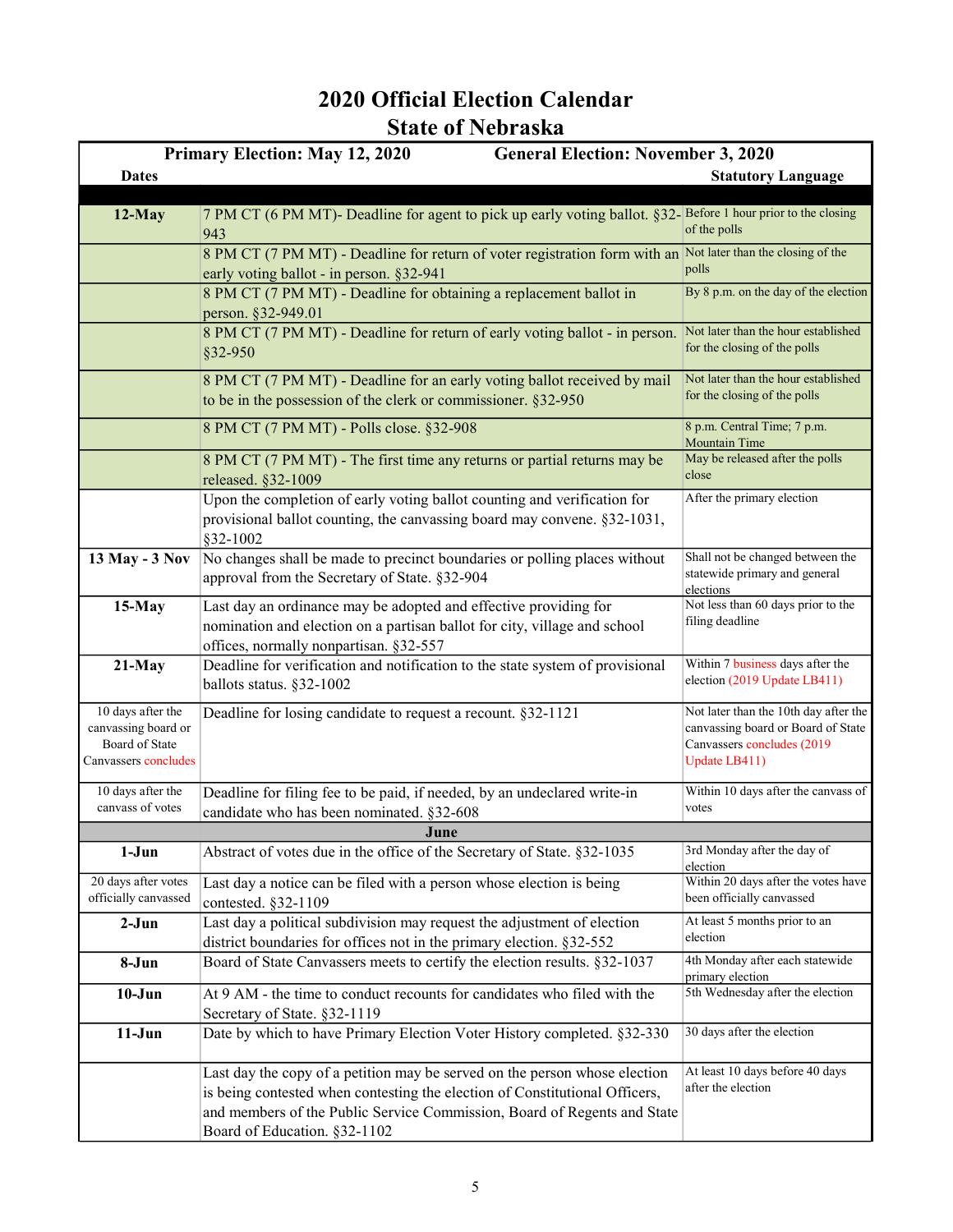|                                   | <b>Primary Election: May 12, 2020</b><br><b>General Election: November 3, 2020</b>                                                         |                                                         |
|-----------------------------------|--------------------------------------------------------------------------------------------------------------------------------------------|---------------------------------------------------------|
| <b>Dates</b>                      |                                                                                                                                            | <b>Statutory Language</b>                               |
| $11-J$ un                         | Last day the copy of a petition may be served on the Secretary of State                                                                    | At least 10 days before 40 days                         |
|                                   | contesting the election of constitutional amendment or statutes by initiative                                                              | after the election                                      |
|                                   | or referendum. §32-1108                                                                                                                    |                                                         |
| $15-Jun$                          | Deadline for governing boards of reclamation districts, county weed                                                                        | June 15                                                 |
|                                   | districts, counties under township organization, villages, public power                                                                    |                                                         |
|                                   | districts grossing annual revenues of less than 40 million dollars, and                                                                    |                                                         |
|                                   | educational service units to certify to the Secretary of State, county clerks or                                                           |                                                         |
|                                   | election commissioners of offices to be filled, terms, vacancies, votes cast                                                               |                                                         |
| $22-Jun$                          | and filing deadlines for each office. §32-404, §32-601<br>Last day for petition to be filed in Lancaster County District Court             | Within 40 days after the election                       |
|                                   | contesting the election of Constitutional Officers, and members of the Public                                                              |                                                         |
|                                   | Service Commission, Board of Regents and State Board of Education. §32-                                                                    |                                                         |
|                                   | 1102                                                                                                                                       |                                                         |
|                                   | Last day for petition to be filed in Lancaster County District Court                                                                       | Within 40 days after such election                      |
|                                   | contesting the election of constitutional amendment or statutes by initiative                                                              |                                                         |
|                                   | or referendum. §32-1108                                                                                                                    |                                                         |
|                                   | Last day to deliver certificates of nomination or certificates of election. §32-                                                           | Within 40 days after the election                       |
| $29-Jun$                          | 1033<br>Last day to publish notice of July 15 incumbent filing deadlines, if not                                                           | At least 15 days prior to the filing                    |
|                                   | contained in any prior filing deadline notice. §32-601                                                                                     | deadline for incumbents                                 |
|                                   | July                                                                                                                                       |                                                         |
| $2-Jul$                           | Deadline for filing initiative and referendum petitions. §32-1407                                                                          | At least 4 months prior to the                          |
|                                   | Last day for Executive Board of the Legislative Council to submit a                                                                        | general election<br>At least 4 months prior to the      |
|                                   | statement in clear, concise language explaining the effect of a vote for and a                                                             | general election                                        |
|                                   | vote against proposed constitutional amendments, if applicable. §49-202.01                                                                 |                                                         |
|                                   |                                                                                                                                            |                                                         |
| $6-Jul$                           | First day to accept early voting ballot request for the general election. §32-                                                             | Not more than 120 days before any                       |
|                                   | 941                                                                                                                                        | election                                                |
| 8 weeks after canvass<br>of votes | Precinct results for President, Vice President, US Senate, US House of                                                                     | Within $8$ weeks after the canvass of<br>votes          |
|                                   | Representatives, Legislature, Public Service Commission & Constitutional<br>Officers due in the office of the Secretary of State. §32-1036 |                                                         |
| $15-Jul$                          | Last day for incumbents (any current office holder) not on the primary                                                                     | July 15                                                 |
|                                   | election ballot to file. §32-606                                                                                                           |                                                         |
|                                   | Candidates for public power district board of directors (grossing less than                                                                |                                                         |
|                                   | 40 million dollars); reclamation district board of directors; educational                                                                  |                                                         |
|                                   | service unit board; county weed district board; township officers; and                                                                     |                                                         |
|                                   | village board of trustees.                                                                                                                 |                                                         |
|                                   | Last day for an incumbent candidate, for the general election, for an elective                                                             | On or before the filing deadline for<br>elective office |
|                                   | office specified in §49-1493, to file a statement of financial interests with                                                              |                                                         |
|                                   | the Nebraska Accountability and Disclosure Commission for the preceding<br>calendar year. §49-1494                                         |                                                         |
| $18-Jul$                          | Last day to publish notice of August 1 non-incumbent filing deadlines, if not At least 15 days prior to the filing                         |                                                         |
|                                   | contained in any prior filing deadline notice. §32-601                                                                                     | deadline for non-incumbents                             |
|                                   |                                                                                                                                            |                                                         |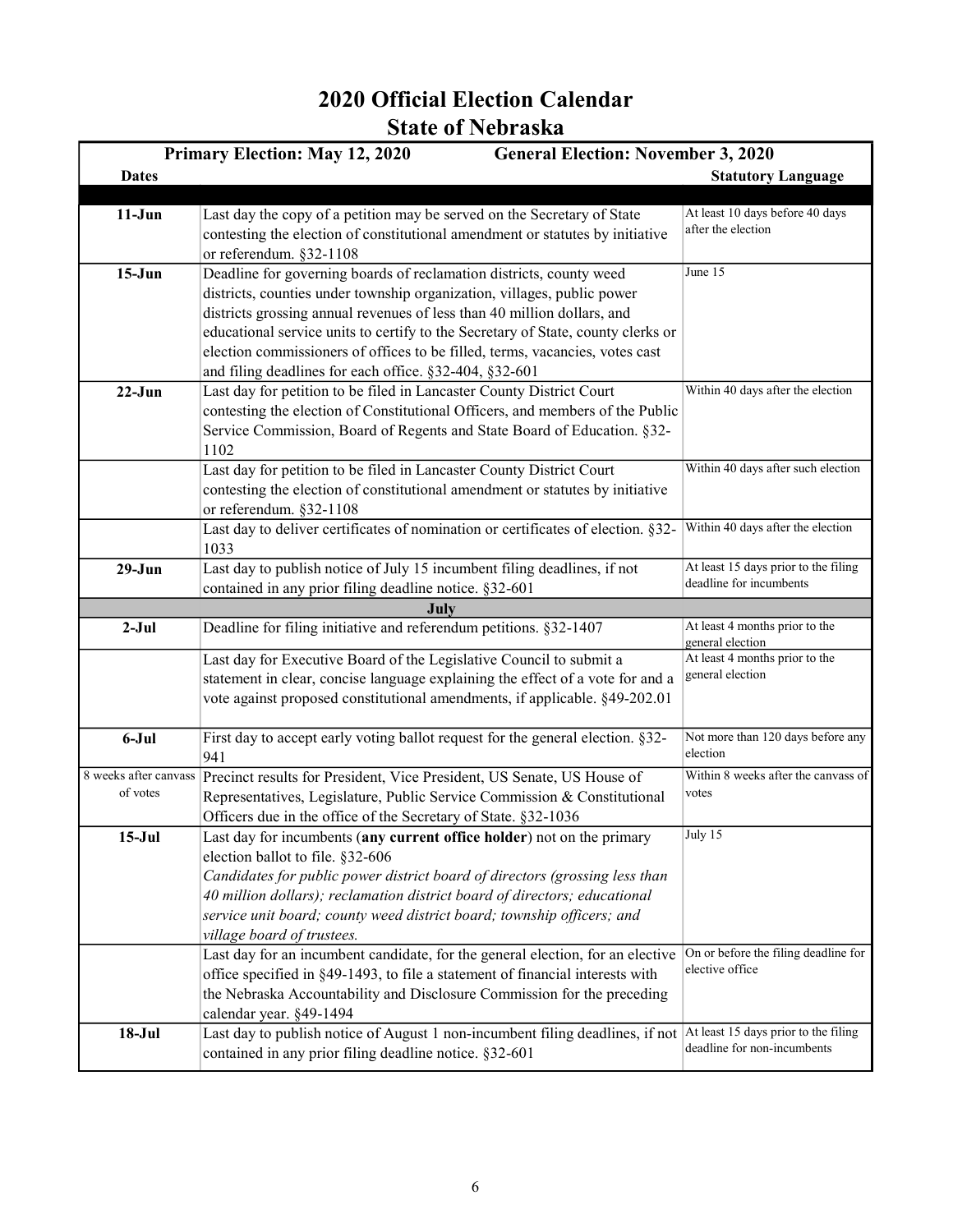|              | <b>Primary Election: May 12, 2020</b><br><b>General Election: November 3, 2020</b>    |                                                         |
|--------------|---------------------------------------------------------------------------------------|---------------------------------------------------------|
| <b>Dates</b> |                                                                                       | <b>Statutory Language</b>                               |
|              |                                                                                       |                                                         |
| $20 - Jul$   | An incumbent candidate, for the general election, for an elective office              | Within 5 days after the deadline                        |
|              | specified in §49-1493, who fails to file a statement of financial interests with      |                                                         |
|              | the Nebraska Accountability and Disclosure Commission on or before this               |                                                         |
|              | date shall not appear on the general election ballot. §49-1494(5)                     |                                                         |
|              |                                                                                       |                                                         |
| $22-Jul$     | Last day for an objection to an incumbent candidate filing. Objections must           | Within 7 days after the incumbent<br>filing deadline    |
|              | be made within 7 days of the filing deadline. §32-624                                 |                                                         |
|              | <b>August</b><br>Last day for non-incumbents (new filers) to file for office. §32-606 | August 1                                                |
| $3-Aug$      | Candidates for public power district board of directors (grossing less than           |                                                         |
|              | 40 million dollars); reclamation district board of directors; educational             |                                                         |
|              | service unit board; county weed district board; township officers; and                |                                                         |
|              | village board of trustees.                                                            |                                                         |
|              | Last day for a non-incumbent candidate, for the general election, for an              | On or before the filing deadline for                    |
|              | elective office specified in §49-1493, to file a statement of financial interests     | elective office                                         |
|              | with the Nebraska Accountability and Disclosure Commission for the                    |                                                         |
|              | preceding calendar year. §49-1494                                                     |                                                         |
|              | Last day for a new political party to submit petitions with the Secretary of          | August 1                                                |
|              | State to qualify for the upcoming general election. §32-716                           |                                                         |
|              | Last day for nonpartisan presidential candidates to file for the general              | August 1                                                |
|              | election by filing with the Secretary of State an application and a petition          |                                                         |
|              | signed by not less than 2,500 registered voters. §32-620                              |                                                         |
|              | Filing deadline for judicial office holders to place their name on the general        | August 1                                                |
|              | election ballot for retention. §24-814                                                |                                                         |
|              | Last day for a candidate, whose filing deadlines are July 15 or August 1, to          | August 1                                                |
|              | withdraw his or her name and decline to be a candidate. §32-622                       |                                                         |
| $10-Aug$     | A non-incumbent candidate, for the general election, for an elective office           | Within 5 days after the deadline                        |
|              | specified in §49-1493, who fails to file a statement of financial interests with      |                                                         |
|              | the Nebraska Accountability and Disclosure Commission on or before this               |                                                         |
|              | date shall not appear on the general election ballot. §49-1494(5)                     |                                                         |
|              |                                                                                       |                                                         |
|              | Deadline to file an objection to a non-incumbent candidate filing. §32-624            | Within 7 days after non-incumbent                       |
|              |                                                                                       | filing deadline<br>Within 10 days after political party |
| $13-Aug$     | Deadline for Secretary of State to determine if sufficient signatures were            | petitions are submitted                                 |
|              | turned in to form a new party. §32-717                                                | Not less than 70 days prior to the                      |
| $24-Aug$     | Last day for submission of petitions to change political subdivision from             | date of the general election                            |
|              | district elections to at large; or from at large to district elections. §32-554       |                                                         |
|              | September<br>Last day for each political party to hold a state convention. §32-710    | September 1                                             |
| 1-Sep        | Last day for filing for office by petition. §32-617                                   | September 1                                             |
|              | Last day for a political subdivision to certify a special issue for inclusion on      | September 1                                             |
|              | the general election ballot. §32-559                                                  |                                                         |
|              | Deadline for candidate of a new political party to file for general election          | September 1                                             |
|              | ballot status and file a petition of nomination to be on the general election         |                                                         |
|              | ballot. §32-621                                                                       |                                                         |
|              | Last day to file a petition for nomination to fill a vacancy for a nonpartisan        | September 1                                             |
|              | office. §32-625                                                                       |                                                         |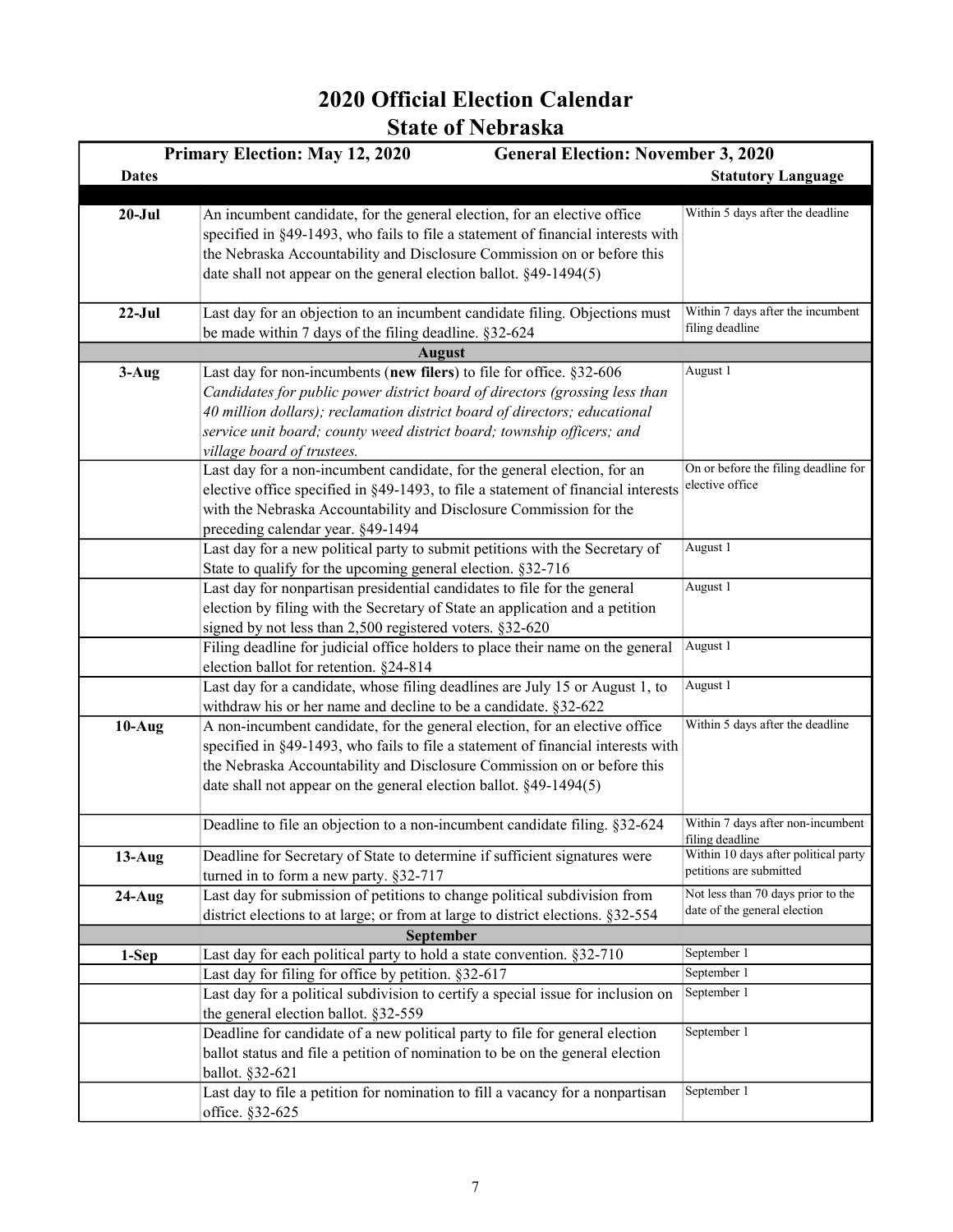|                                    | <b>Primary Election: May 12, 2020</b><br><b>General Election: November 3, 2020</b>                             |                                                              |
|------------------------------------|----------------------------------------------------------------------------------------------------------------|--------------------------------------------------------------|
| <b>Dates</b>                       |                                                                                                                | <b>Statutory Language</b>                                    |
|                                    |                                                                                                                |                                                              |
| 1-Sep                              | Note: Filing officer has 3 days after petition has been verified to notify                                     |                                                              |
|                                    | candidate. Candidate has 5 days after receiving notification to file                                           |                                                              |
|                                    | acceptance of nomination. $$32-617(2)$                                                                         |                                                              |
|                                    | Last day for a candidate nominated at the primary election to decline the                                      | September 1                                                  |
|                                    | nomination. §32-623                                                                                            |                                                              |
| 3-Sep                              | Last day to issue and mail special absentee ballots to those registered voters                                 | At least 60 days prior to an election                        |
|                                    | with applications on file specifically requesting a "special absentee ballot."                                 |                                                              |
|                                    | §32-939.02(4)                                                                                                  |                                                              |
| 8-Sep                              | Last day for national political party convention officers to certify to the                                    | September 8                                                  |
|                                    | Secretary of State which candidates for President and Vice President of the                                    |                                                              |
|                                    | United States are to be voted upon. §32-712                                                                    |                                                              |
| 11-Sep                             | Last day for Secretary of State to certify candidates, offices and issues to be                                | At least 50 days before any                                  |
|                                    | placed on the statewide ballot. §32-801                                                                        | statewide general election                                   |
| $18-Sep$                           | Deadline to have early voting ballots ready and sent to UOCAVA voters                                          | At least 45 days prior to any                                |
|                                    | with requests on file. $§32-939.02(1)$                                                                         | election                                                     |
| $21-Sep$                           | Deadline for publishing and posting the Notice of Election. §32-802                                            | Not later than 42 days prior to the                          |
|                                    |                                                                                                                | election                                                     |
|                                    | Deadline for sending the Notice of Election to the affected political                                          | Not later than 42 days prior to the<br>election              |
|                                    | subdivisions. §32-802                                                                                          |                                                              |
| $28-Sep$                           | Deadline for political subdivisions to notify county clerk or election                                         | Within 5 days after mailing the<br>notice                    |
|                                    | commissioner of corrections to the ballot. §32-802                                                             |                                                              |
|                                    | Deadline to have early voting ballots ready for delivery by mail. Publication                                  | At least 35 days prior to each<br>statewide general election |
|                                    | of application required after ballots are available. §32-808                                                   |                                                              |
| $29-Sep$                           | First day to distribute sample ballots to county, city or village not to exceed                                | Not more than 35 days before the<br>election                 |
|                                    | 10% of their votes cast in the previous election, if publications do not reach                                 |                                                              |
|                                    | the voters generally. §32-804                                                                                  |                                                              |
|                                    | The last day ballots may be required to be corrected except as ordered by the $35th$ day prior to the election |                                                              |
|                                    | court. §32-819(3)                                                                                              |                                                              |
|                                    | October                                                                                                        |                                                              |
| 1 Oct - 31 Dec                     | Blackout period for special elections. §32-405                                                                 | October, November, December                                  |
| $2-Oct$                            | Last day for election commissioners to appoint judges, clerks and inspectors,                                  | At least 30 days prior to the<br>election                    |
|                                    | if needed. §32-221                                                                                             |                                                              |
|                                    | New or Former Resident Presidential ballots available to former residents.                                     | Thirty days prior to the election                            |
|                                    | §32-933                                                                                                        | Not less than 30 days before the                             |
| $3-Oct$                            | First day to publish sample ballots in the newspaper for elections done                                        | election (2019 Update LB411)                                 |
|                                    | entirely by mail. §32-803                                                                                      |                                                              |
| 4 Oct - 23 Oct                     | First day a satellite registration office may be open for at least 1 day in each                               | Within the 30 days prior to the                              |
|                                    | incorporated city of village. §32-303 Note: Publish registration sites per                                     | statewide general election                                   |
|                                    | Secretary of State                                                                                             |                                                              |
| 5-Oct                              | Deadline to have early voting ballots ready to be voted in office. §32-942                                     | Not more than 30 days prior to the                           |
| 8-Oct                              | Deadline for clerks and commissioners using vote counting machines to                                          | day of election<br>No later than 25 days before the          |
|                                    | submit a written plan to the Secretary of State outlining procedures that will                                 | election                                                     |
|                                    | be followed on election day. §32-1049                                                                          |                                                              |
|                                    | Publication of proposed constitutional amendments to be placed on the                                          | 3 weeks before the election                                  |
| <b>Beginning Week</b><br>of 12 Oct | general election ballot by the Secretary of State required once each week for                                  |                                                              |
|                                    |                                                                                                                |                                                              |
|                                    | three weeks before election, if applicable. §49-202                                                            |                                                              |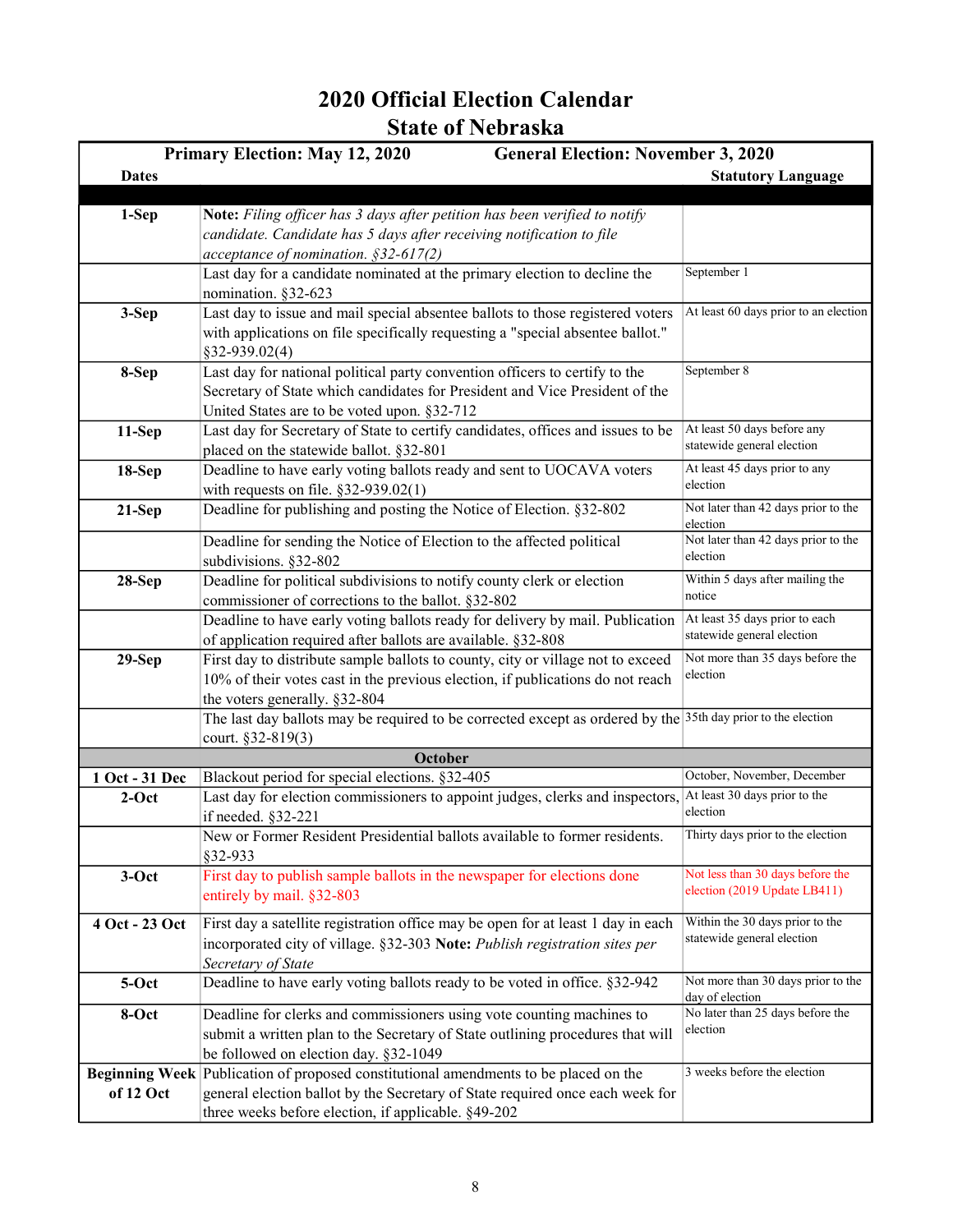|              | <b>General Election: November 3, 2020</b><br><b>Primary Election: May 12, 2020</b>                                  |                                                                   |
|--------------|---------------------------------------------------------------------------------------------------------------------|-------------------------------------------------------------------|
| <b>Dates</b> |                                                                                                                     | <b>Statutory Language</b>                                         |
|              |                                                                                                                     |                                                                   |
|              | Note: Election officials are required to include any constitutional                                                 |                                                                   |
|              | amendments on the ballot in their sample general election ballot                                                    |                                                                   |
|              | <i>publication.</i>                                                                                                 |                                                                   |
| $16-Oct$     | Last day to notify election workers of appointments and fill vacancies of                                           | At least 15 days prior to any                                     |
|              | judges and clerks of election, district inspectors and canvassing board                                             | election                                                          |
|              | members to be filled by the county clerk. §32-235, §32-239                                                          |                                                                   |
|              | Last day for election commissioners to notify by mail judges, clerks,                                               | At least 15 days prior to the<br>required reporting date for each |
|              | inspectors, counting board and canvassing board members of appointment                                              | statewide general election                                        |
|              | and training. §32-228                                                                                               |                                                                   |
|              | First day clerks and commissioners may extend their office hours for                                                | 7 days preceding voter registration<br>deadline                   |
|              | purpose of voter registration. §32-302                                                                              |                                                                   |
|              | Postmark deadline for mailed-in registrations. §32-321                                                              | 3rd Friday before the next election                               |
|              | At 6 PM- last day for deputy registrars to register voters for an upcoming                                          | 3rd Friday preceding any election                                 |
|              | election. §32-306                                                                                                   |                                                                   |
|              | Prior to midnight, last day voter registrations can be completed online for                                         | Prior to midnight on 3rd Friday                                   |
|              | the person to be registered to vote for the upcoming election. §32-304                                              | before the election                                               |
|              | At close of business, last day voter registrations can be completed at DMV                                          | 3rd Friday preceding any election                                 |
|              | for the person to be registered to vote in an upcoming election. §32-308                                            |                                                                   |
|              | At close of business, last day voter registrations can be completed at or                                           | 3rd Friday preceding any election                                 |
|              | returned to State Agencies or Departments for the person to be registered to                                        |                                                                   |
|              | vote in an upcoming election. §32-310                                                                               |                                                                   |
|              | Last day for voter registration form to be delivered to the election office by                                      | 3rd Friday preceding an election                                  |
|              | someone other than the person registering to vote, for the person to be                                             |                                                                   |
|              | registered to vote in an upcoming election. §32-321, §32-325                                                        |                                                                   |
|              | Last day to mail an early voting ballot with a mail-in registration application                                     | 3rd Friday preceding the election                                 |
|              | form to a person not registered to vote. §32-941, §32-945                                                           |                                                                   |
| $19-Oct$     | First day to publish sample ballots in the newspaper, except for elections                                          | Not more than 15 days before the                                  |
|              | done entirely by mail. §32-803                                                                                      | day of election                                                   |
| $20$ -Oct    | Last day to accept a mail-in registration with an illegible postmark. §32-321                                       | 2nd Tuesday before the next<br>election                           |
| $23-Oct$     | Deadline to post the sample ballots in the office of the clerk or                                                   | Not later than 10 days prior to the                               |
|              | commissioner. §32-805                                                                                               | election                                                          |
|              | Last day for write-in candidate to file notarized affidavit and filing fee with                                     | No later than the 2nd Friday prior                                |
|              | the filing officer. $§32-615$                                                                                       | to the election                                                   |
|              | At 6 PM - last day for in person voter registration. §32-302                                                        | Ending at 6 p.m. on the 2nd Friday                                |
|              |                                                                                                                     | preceding any election                                            |
|              | At 6 PM - last day to receive an application for early voting ballots to be                                         | Close of business on 2nd Friday<br>preceding the election         |
|              | mailed out to a specific address. §32-941                                                                           |                                                                   |
| $26$ -Oct    | New or Former Resident Presidential ballots available to new residents. §32- After voter registration closes<br>933 |                                                                   |
|              | First day the Early Voting Counting Board can convene to check envelopes                                            | Not earlier than the 2nd Monday                                   |
|              | with signatures and prepare ballots for counting. §32-1027                                                          | before the election                                               |
| $28-Oct$     | Last day for acknowledgments to be sent to persons registered by deputy                                             | At least 5 days prior to the next                                 |
|              | registrars. §32-306                                                                                                 | election                                                          |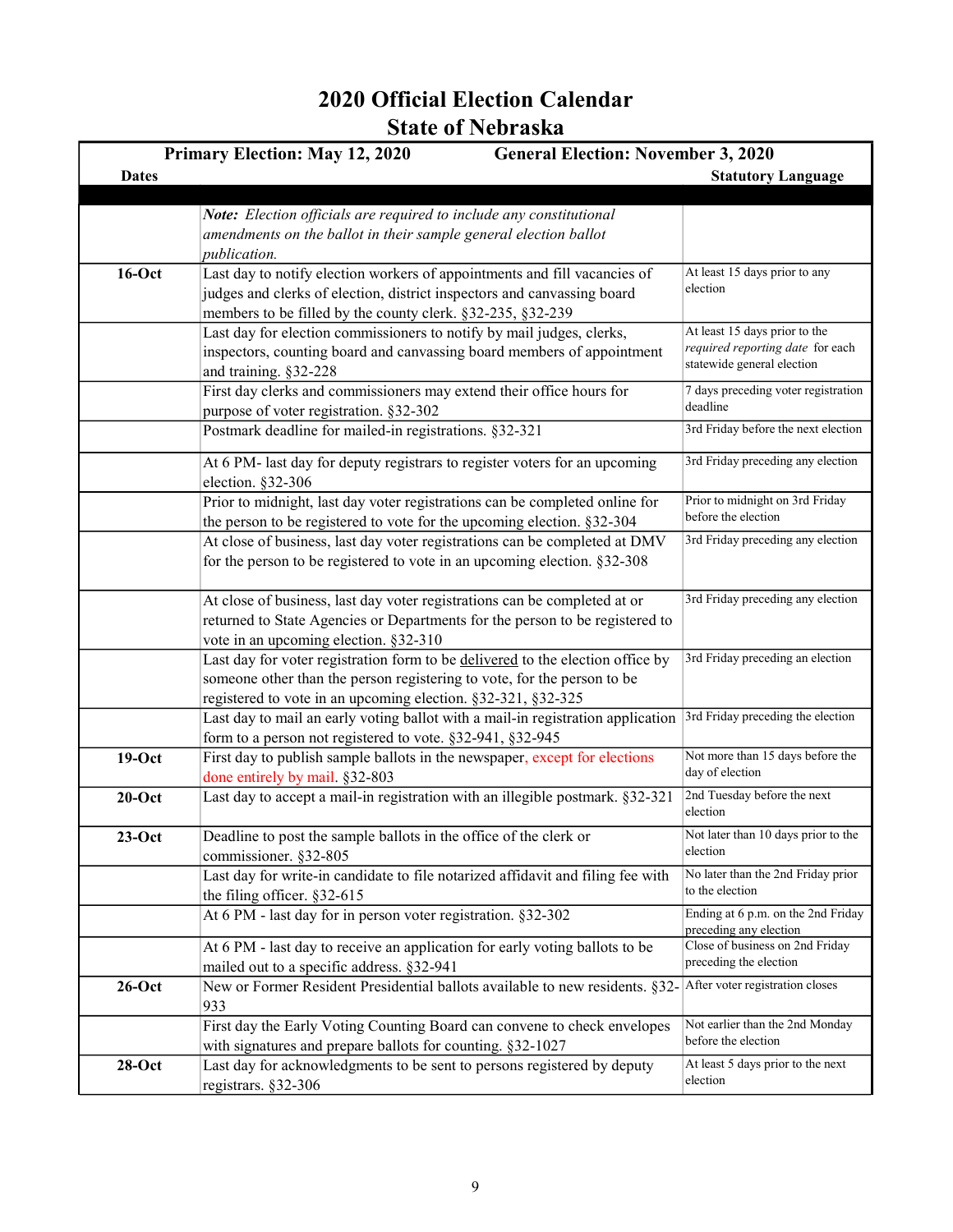|                                          | <b>Primary Election: May 12, 2020</b><br><b>General Election: November 3, 2020</b>                                                                   |                                                                             |
|------------------------------------------|------------------------------------------------------------------------------------------------------------------------------------------------------|-----------------------------------------------------------------------------|
| <b>Dates</b>                             |                                                                                                                                                      | <b>Statutory Language</b>                                                   |
|                                          |                                                                                                                                                      |                                                                             |
| 30-Oct                                   | Last day to distribute sample ballots to county, city or village not to exceed                                                                       | Not less than 3 days before the                                             |
|                                          | 10% of their votes cast in the previous election, if publications do not reach                                                                       | election                                                                    |
|                                          | the voters generally. §32-804                                                                                                                        |                                                                             |
| 31-Oct                                   | Last day to publish sample ballots in the newspaper. §32-803                                                                                         | Not less than 2 days before the day<br>of election                          |
|                                          | <b>November</b>                                                                                                                                      |                                                                             |
| $2-Nov$                                  | Last day for early voting - in person - at the county clerk or election                                                                              |                                                                             |
|                                          | commissioner office. §32-942                                                                                                                         |                                                                             |
|                                          | At noon - registration deadline for former federal employees. §32-940                                                                                | The day before the election                                                 |
|                                          | Post notice of date, time and place the county canvassing board or Board of                                                                          | 1 day before the election                                                   |
|                                          | State Canvassers will meet - at least 2 days prior to the time it will convene                                                                       |                                                                             |
|                                          | per Secretary of State directive.                                                                                                                    |                                                                             |
|                                          | First day the Early Voting Counting Board may convene to begin counting                                                                              | No earlier than 24 hours prior to the                                       |
|                                          | early voting ballots. §32-1027(6)                                                                                                                    | opening of the polls                                                        |
| $3-Nov$                                  | <b>Statewide General Election Day. §32-403</b>                                                                                                       | 1st Tuesday following the 1st                                               |
|                                          |                                                                                                                                                      | Monday in November in each even-<br>numbered year                           |
|                                          | 8 AM CT (7 AM MT) - Polls open. §32-908                                                                                                              | 8 a.m. Central Time; 7 a.m.                                                 |
|                                          |                                                                                                                                                      | <b>Mountain Time</b>                                                        |
|                                          | 7 PM CT (6 PM MT) - Deadline for agent to pick up early voting ballot.                                                                               | Before 1 hour prior to the closing<br>of the polls                          |
|                                          | §32-943                                                                                                                                              |                                                                             |
|                                          | 8 PM CT (7 PM MT) - Deadline for return of voter registration form with an Not later than the closing of the                                         | polls                                                                       |
|                                          | early voting ballot - in person. §32-941                                                                                                             |                                                                             |
|                                          | 8 PM CT (7 PM MT) - Deadline for obtaining a replacement ballot in                                                                                   | By 8 p.m. on the day of the election                                        |
|                                          | person. §32-949.01<br>8 PM CT (7 PM MT) - Deadline for return of early voting ballot - in person.                                                    | Not later than the hour established                                         |
|                                          | $§32-950$                                                                                                                                            | for the closing of the polls                                                |
|                                          |                                                                                                                                                      |                                                                             |
|                                          | 8 PM CT (7 PM MT) - Deadline for an early voting ballot received by mail                                                                             | Not later than the hour established                                         |
|                                          | to be in the possession of the clerk or commissioner. §32-950                                                                                        | for the closing of the polls                                                |
|                                          | 8 PM CT (7 PM MT) - Deadline for new or former resident ballots to be                                                                                | Close of the polls on election day                                          |
|                                          | returned. §32-933                                                                                                                                    |                                                                             |
|                                          | 8 PM CT (7 PM MT) - Polls close. §32-908                                                                                                             | 8 p.m. Central Time; 7 p.m.                                                 |
|                                          |                                                                                                                                                      | Mountain Time                                                               |
|                                          | 8 PM CT (7 PM MT) - The first time any returns or partial returns may be                                                                             | May be released after the polls<br>close                                    |
|                                          | released. §32-1009                                                                                                                                   | After the general election                                                  |
|                                          | Upon the completion of early voting ballot counting and verification for<br>provisional ballot counting, the canvassing board may convene. §32-1031, |                                                                             |
|                                          | §32-1002                                                                                                                                             |                                                                             |
| $13-Nov$                                 | Deadline for verification and notification to the state system of provisional                                                                        | Within 7 business days after the                                            |
|                                          | ballots status. §32-1002                                                                                                                             | election (2019 Update LB411)                                                |
|                                          |                                                                                                                                                      |                                                                             |
| 10 days after the<br>canvassing board or | Deadline for losing candidate to request a recount. §32-1121                                                                                         | Not later than the 10th day after the<br>canvassing board or Board of State |
| Board of State                           |                                                                                                                                                      | Canvassers concludes (2019                                                  |
| Canvassers concludes                     |                                                                                                                                                      | Update LB411)                                                               |
|                                          |                                                                                                                                                      |                                                                             |
| 10 days after the<br>canvass of votes    | Deadline for filing fee to be paid, if needed, by an undeclared write-in                                                                             | Within 10 days after the canvass of<br>votes                                |
|                                          | candidate who has been elected. §32-608<br>Abstract of votes due in the office of the Secretary of State. §32-1035                                   | 3rd Monday after the day of                                                 |
| $23-Nov$                                 |                                                                                                                                                      | election                                                                    |